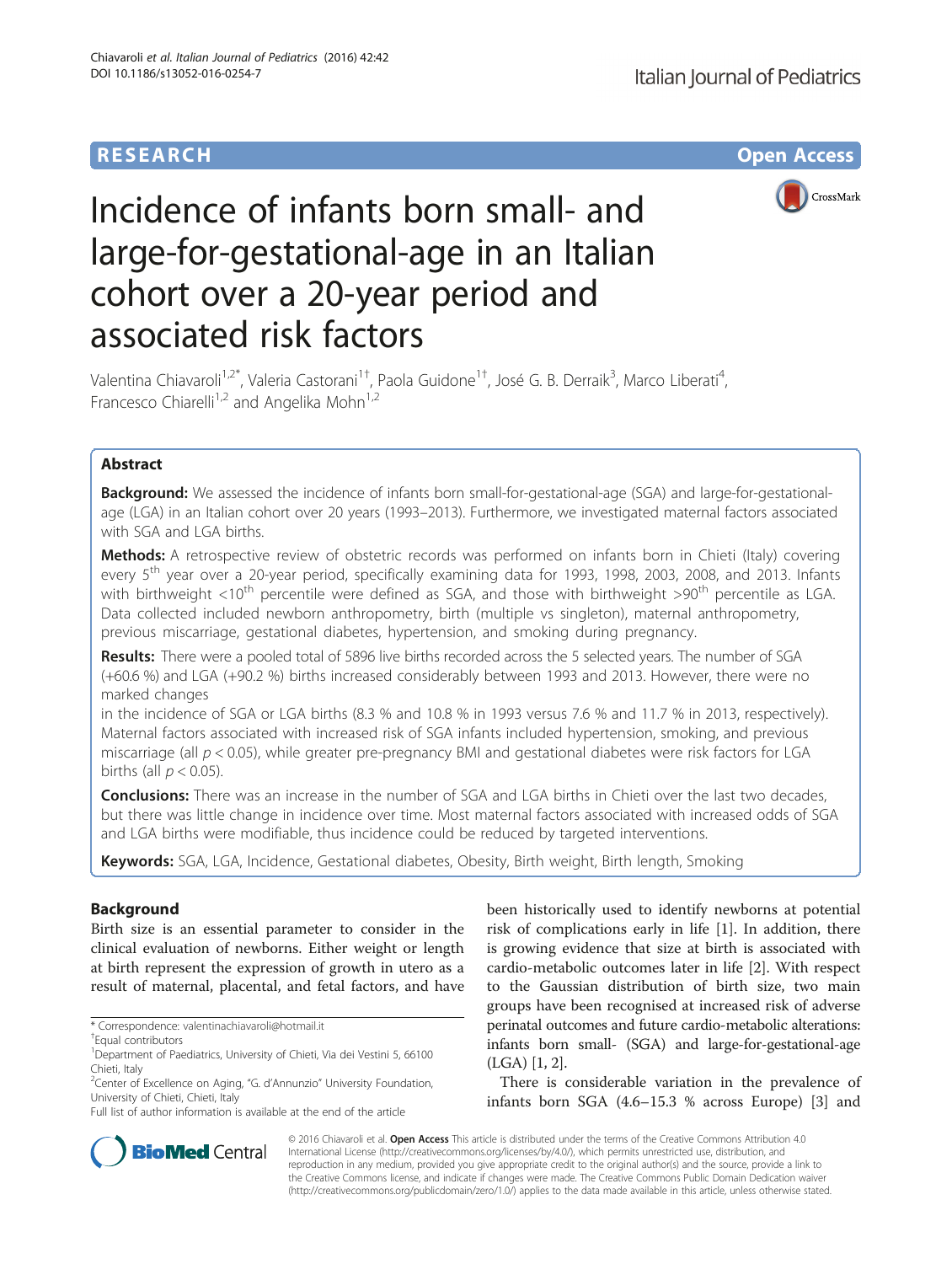LGA (5–20 % in developed countries) [\[4](#page-5-0)]. These ranges appear even wider in developing countries. It has been estimated that 27 % of all live births were SGA in lowand middle-income countries (more than 32 million infants) in 2010 [\[5\]](#page-5-0), with the prevalence of SGA babies ranging from 5.3 % in China to 41.5 % in Pakistan [\[6](#page-5-0)]. There is also large variation reported on the prevalence of babies with high birthweight  $(\geq 4000 \text{ g})$  in developing countries, ranging from 0.5 % in India to 14.9 % in Algeria [[7](#page-5-0)]. The variability in SGA and LGA rates reflects not only socio-environmental factors and population differences, but also the application of different standards across studies [\[7](#page-5-0), [8\]](#page-5-0).

Size at birth has been reported to vary over generations [[9](#page-5-0)–[11\]](#page-6-0). During the second half of the 19th century, there were documented downward trends in birthweight (by approximately 430 g) in Montreal, Canada [\[9\]](#page-5-0), and in Norway [\[10](#page-5-0)], possibly reflecting unfavourable environmental conditions. Between 1900 and 1940 there was an observed rise in birthweight  $(\sim 150 \text{ g})$  in Norway, followed by another reduction from 1940 to 1984 [\[10](#page-5-0)]. However, over the last three to four decades, there has been an increase in birthweight reported in Europe [\[11](#page-6-0)] and Australia [[12\]](#page-6-0). For example, among term infants in Canada, the proportion of babies born SGA decreased from 11.1 to 7.2 %, while LGA births increased from 8.0 to 11.5 % over an 18-year period (1978–1996) [\[13](#page-6-0)]. Conversely, a decline in birthweight has recently been observed in some countries, such as France [\[14](#page-6-0)] and USA [[15](#page-6-0), [16\]](#page-6-0). The reasons underpinning the observed variations over time are unclear, but temporal increases in birthweight are said to mirror the increasing maternal adiposity and nutritional excess in utero [[17\]](#page-6-0), as maternal factors directly affect fetal growth [[8,](#page-5-0) [18\]](#page-6-0).

As a result, we aimed to assess the trends in SGA and LGA births over a 20-year period (1993–2013) in Chieti (Italy). In addition, we investigated the maternal risk factors associated with SGA and LGA births.

## Methods

Ethics approval for this study was not required, since i) it was an audit; ii) it was confined to anonymised and unidentifiable data that are routinely collected at the S.S. Annunziata Hospital (Chieti); and iii) study findings would not affect patient care.

The province of Chieti (Abruzzo region, east coast of central Italy) has a population of 397,395 (2012 census), mostly of Caucasian origin. Data were retrospectively collected for every 5<sup>th</sup> year on all infants born in the Department of Obstetrics and Gynecology, S.S. Annunziata Hospital, between  $1<sup>st</sup>$  January 1993 and  $31<sup>st</sup>$  December 2013 (specifically for 1993, 1998, 2003, 2008, and 2013). This is the largest maternity hospital in the province of Chieti, covering approximately half of all births.

A retrospective review of obstetric and delivery records was performed, including information on sex, gestational age, anthropometry (birthweight and length), and birth order. Note that when assessing birth order, miscarriages at less than 20 weeks of gestation were disregarded [[19](#page-6-0)]. Gestational age (recorded in completed weeks plus days) was obtained from the interval between the date of last menstrual period and the date of birth, and ascertained on ultrasound assessment within the first trimester. Birth anthropometry was obtained by trained personnel: birthweight to the nearest 10 g using electronic infant scales, and crown-heel length using a Harpenden neonatometer. To estimate birthweight and birth length percentiles and their respective standard deviation scores (SDS), an online calculator was used, based on date of birth, gestational age, sex, birth order, and anthropometry ([http://](http://www.inescharts.com/) [www.inescharts.com/](http://www.inescharts.com/)). According to the Italian Neonatal Study (INeS) reference charts [\[20](#page-6-0)], newborns were categorized into three groups: appropriate-for-gestational-age (AGA), defined on a birthweight and length between  $10^{th}$ and  $90<sup>th</sup>$  percentile (−1.28 to 1.28 SDS); SGA, defined on a birthweight and/or length  $\langle 10^{th}$  percentile ( $\langle -1.28 \text{ SD} \rangle$ ; and LGA, defined on a birthweight and/or length  $>90<sup>th</sup>$  percentile (>1.28 SD). Classification of newborns from multiple pregnancies as SGA or LGA was based on specific percentile curves [[21](#page-6-0)]. Unless otherwise stated, in this study SGA and LGA groups have been defined by weight.

Maternal height, pre-pregnancy BMI, conception (natural or by artificial reproductive technology), birth (multiple vs singleton), and delivery (vaginal or cesarean section) were recorded. Maternal factors, such as previous miscarriage, parity, chronic illnesses, gestational diabetes, hypertension (including pre-eclampsia) [\[22\]](#page-6-0), and use of recreational drugs, tobacco, or alcohol during pregnancy were also recorded.

The factors associated with SGA or LGA birth were identified using stepwise linear regression analysis with significance levels of 0.4 and 0.2 required for a variable to enter and stay in the model, respectively (SAS v.9.4, SAS Institute Inc. Cary NC, USA). The various parameters included at model entry were: birth year, gestational diabetes, maternal hypertension, maternal ethnicity, maternal age, smoking during pregnancy, alcohol consumption during pregnancy, previous miscarriage, conception (natural vs artificial reproductive technology), birth (multiple vs singleton), sex, and birth order. Subsequent models were also run on the subgroup with maternal anthropometric data, with the addition of maternal height and BMI into the models. Odds ratios (OR) are provided with 95 % confidence intervals in brackets. The agreement in SGA or LGA classifications according to birthweight and birth length was evaluated using the Cohen's kappa statistic. All statistical tests were two-tailed and significance was maintained at the 5 % level.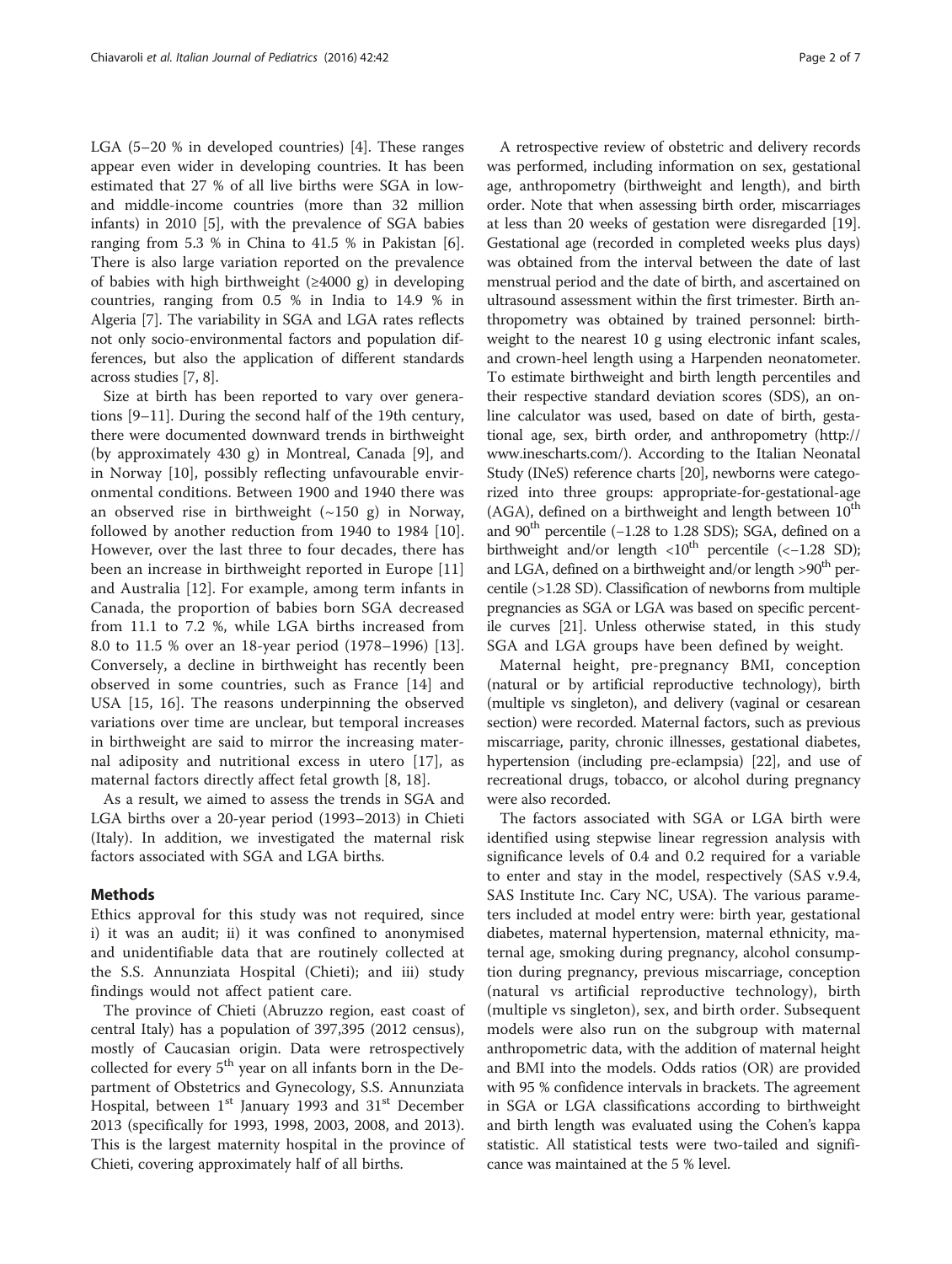## Results

# There were a pooled total of 5896 live births recorded across the 5 specific years covered by this study, mostly of Caucasian ethnicity (97.5 %). Detailed pregnancy information and birthweight data were available for 5759 live births (97.7 %).

Pregnancy outcomes for the whole cohort are reported in Table 1. Number of live births increased from 872 in 1993 to 1516 in 2013 (+73.9 %; Fig. [1](#page-3-0)). There was a corresponding increase in the number of babies born SGA (71/year to 114/year; +60.6 %; Fig. [2](#page-3-0)) and LGA (92/year to 175/year; +90.2 %; Fig. [2\)](#page-3-0) from 1993 to 2013. However, there were no marked changes in the incidence of SGA or LGA births: 8.3 and 10.8 % in 1993 versus 7.6 and 11.7 % in 2013, respectively (Fig. [2\)](#page-3-0).

## Risk factors

The odds of being born SGA were greater in the offspring of mothers who smoked tobacco during pregnancy (OR 1.49 (1.05–2.14);  $p = 0.028$ ), were hypertensive (OR 2.93 (2.11–4.06);  $p < 0.0001$ ), or had a previous miscarriage (OR 1.35 (1.08–1.68);  $p = 0.008$ ).

Conversely, the odds of being born LGA were greater in males (OR 1.21 (1.02–1.43);  $p = 0.028$ ), and in those born to mothers with gestational diabetes (OR 1.80 (1.25–2.57);  $p = 0.001$ ) or who did not smoke during pregnancy (OR 1.61  $(1.04-2.48); p = 0.032$ .

### Maternal anthropometry

Maternal anthropometric data were available for a subset of 3071 live births (52.1 %), and these data were reanalysed incorporating maternal pre-pregnancy BMI and maternal height into stepwise regression analysis. For every 1 kg/ $m<sup>2</sup>$  increase in BMI there were higher odds of having a LGA baby (OR 1.10 (1.07–1.13); p < 0.0001) but lower odds of having a SGA baby (OR 0.94 (0.91–0.98);  $p = 0.002$ ). The odds for every 1 cm increase in height followed an identical pattern: being for LGA 1.06 (1.04– 1.09;  $p < 0.0001$ ) and for SGA 0.94 (0.92–0.96;  $p < 0.0001$ ).

## Birthweight versus birth length

Data on birth length were available for 3792 infants (64.3 %), as this parameter was not routinely recorded until the last decade. As a result, birth length data were available for 10.9 % of births in 1993, 6.2 % in 1998, 70.2 % in 2003, 94.5 % in 2008, and 93.1 % in 2013. Maternal pathologies and pregnancy outcomes observed amongst these births are reported in Table [2.](#page-4-0) In this subgroup, 4.5 % were SGA according to weight, 3.4 % according to length, and 3.3 % according to both (Table [3\)](#page-4-0). For LGA, the respective figures were 5.5, 5.9, and 5.6 % (Table [4\)](#page-4-0). There was only moderate agreement between the classification of infants according to birthweight or birth length into SGA (kappa = 0.41; Table [3](#page-4-0)) and LGA (kappa  $= 0.44$ ; Table [4](#page-4-0)).

## **Discussion**

This study shows that there was an increase in the number of SGA and LGA newborns in Chieti over a 20-year period, but this was a result of increased birth rates. The incidence of SGA and LGA births varied over time, and there were no marked changes observed. Maternal factors associated with increased odds of SGA babies included maternal hypertension, smoking in pregnancy and previous miscarriage, while greater pre-pregnancy BMI and gestational diabetes were risk factors for LGA births.

In a recent prospective cohort data of 75,296 newborns from 12 European countries (1983–2006), the prevalence of SGA births varied from 4.6 % in Finland to 15.3 % in Portugal, with a rate of 9.1 % reported in Italy (Lazio) [\[3](#page-5-0)]. Time trends in SGA births are not consistent across studies. Morisalki et al. found that the

Table 1 Maternal pathologies and pregnancy outcomes observed amongst births recorded in the S.S. Annunziata Hospital in Chieti in 1993, 1998, 2003, 2008, and 2013. Gestational age and birthweight data are means  $\pm$  standard deviations; other data are n (% out of total cohort)

|                      |                         | 1993            | 1998            | 2003            | 2008            | 2013            | Overall         |
|----------------------|-------------------------|-----------------|-----------------|-----------------|-----------------|-----------------|-----------------|
| n                    |                         | 872             | 876             | 1052            | 1580            | 1516            | 5896            |
| Maternal pathologies | Type 1 diabetes         | 0               | $\mathbf{0}$    | 2(0.2%          | 2(0.1%          | 6(0.4%          | 10(0.2%         |
|                      | Type 2 diabetes         | 0               | 0               | 1(0.1%          | $\circ$         | 1(0.1%          | 2(0.03%)        |
|                      | Gestational diabetes    | 7(0.8%)         | 26 (3.0 %)      | 40 (3.8 %)      | 57 (3.6 %)      | 95 (6.3 %)      | 225 (3.8 %)     |
|                      | Hypertension            | 28 (3.2 %)      | 54 (6.2 %)      | 59 (5.6 %)      | 77 (4.9 %)      | 46 (3.0 %)      | 264 (4.5 %)     |
| Pregnancy outcomes   | Gestational age (weeks) | $38.7 \pm 2.0$  | $38.7 \pm 1.9$  | $38.3 \pm 2.6$  | $38.3 \pm 2.6$  | $38.6 \pm 2.3$  | $38.5 \pm 2.3$  |
|                      | Birthweight (kg)        | $3.24 \pm 0.54$ | $3.20 \pm 0.54$ | $3.16 \pm 0.59$ | $3.12 \pm 0.65$ | $3.20 \pm 0.58$ | $3.18 \pm 0.59$ |
|                      | Preterm                 | 71 (8.2 %)      | 71 (8.2 %)      | 142 (13.5 %)    | 263 (16.7 %)    | 176 (11.6 %)    | 723 (12.3 %)    |
|                      | Multiple birth          | 31 (3.6 %)      | 16 (1.8 %)      | 49 (4.7 %)      | 114 (7.2 %)     | 83 (5.5 %)      | 293 (5.0 %)     |
|                      | Sex (male)              | 429 (49.3 %)    | 463 (52.9 %)    | 550 (52.4 %)    | 786 (50.0 %)    | 779 (51.7 %)    | 3007 (51.0 %)   |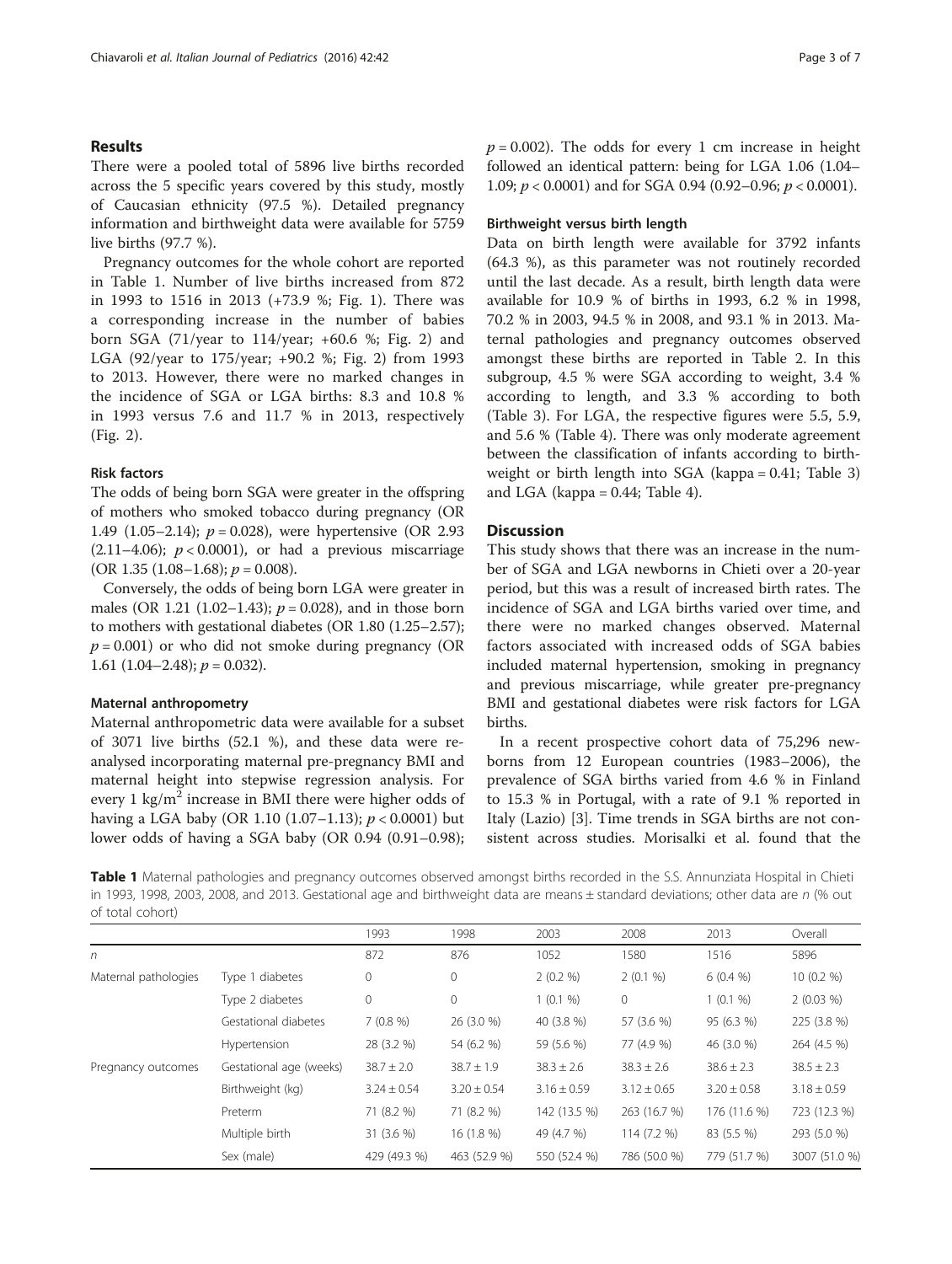<span id="page-3-0"></span>

proportion of infants born SGA increased from 7.5 to 8.2 % from 2000 to 2008 in Utah and Southeast Idaho (USA) [[15\]](#page-6-0). However, other studies reported a stable or reduced SGA rate over time [[13, 23](#page-6-0), [24\]](#page-6-0). In Australia (New South Wales), the rate of SGA births remained stable over a 10-year period (1994–2004) [[24\]](#page-6-0). In contrast, the prevalence of infants born SGA decreased from 15.4 % in 1981–1986 to 8.1 % in 2002–2007 in Québec, Canada [[23\]](#page-6-0). The pattern for SGA births in Chieti over the study period varied over time, but the data indicated a slight increase in the first 10 years (8.3 % vs 9.4 %), with a subsequent decrease in the last decade (back down to 7.6 % in 2013).

In regards to LGA births, there has been a progressive increase in rates reported in several countries over the last decades [\[12](#page-6-0), [13\]](#page-6-0). Hadfield et al. reported that the proportion of babies born LGA increased from 9.2 to 10.8 % for boys and from 9.1 to 11 % for girls in Australia (New South Wales), from 1990 to 2005 [\[25](#page-6-0)]. The increase in LGA births has been observed also in Denmark [\[11\]](#page-6-0). In our study, the incidence of LGA births varied but showed the opposite pattern of SGA births in Chieti: decreasing from 10.8 % in 1993 to 10.0 % in 2003, then increasing to 11.7 % in 2013. Similarly, in the United States a decrease in birthweight has been detected from 1990 to 2005, when LGA births steadily dropped from 10.3 % in 2000 to 8.9 % in 2005 [\[26](#page-6-0)]. A negative trend in birthweight has also been found in France, with a decrease in the percentage of LGA births from 11 % in 1998 to 9.9 % in 2003 [[14\]](#page-6-0). It has been speculated that this decline may reflect changes in obstetric practices (e.g., decreased gestational length) to prevent perinatal complications in macrosomic fetuses [\[16](#page-6-0)].

There are a number of maternal factor known to be associated with an increased risk of delivering a SGA or LGA infant [\[8,](#page-5-0) [18\]](#page-6-0). Consistent with other studies [[27](#page-6-0), [28](#page-6-0)], main risk factors for SGA birth in Chieti were maternal hypertension (including pre-eclampsia) and tobacco smoking during pregnancy. Both factors are

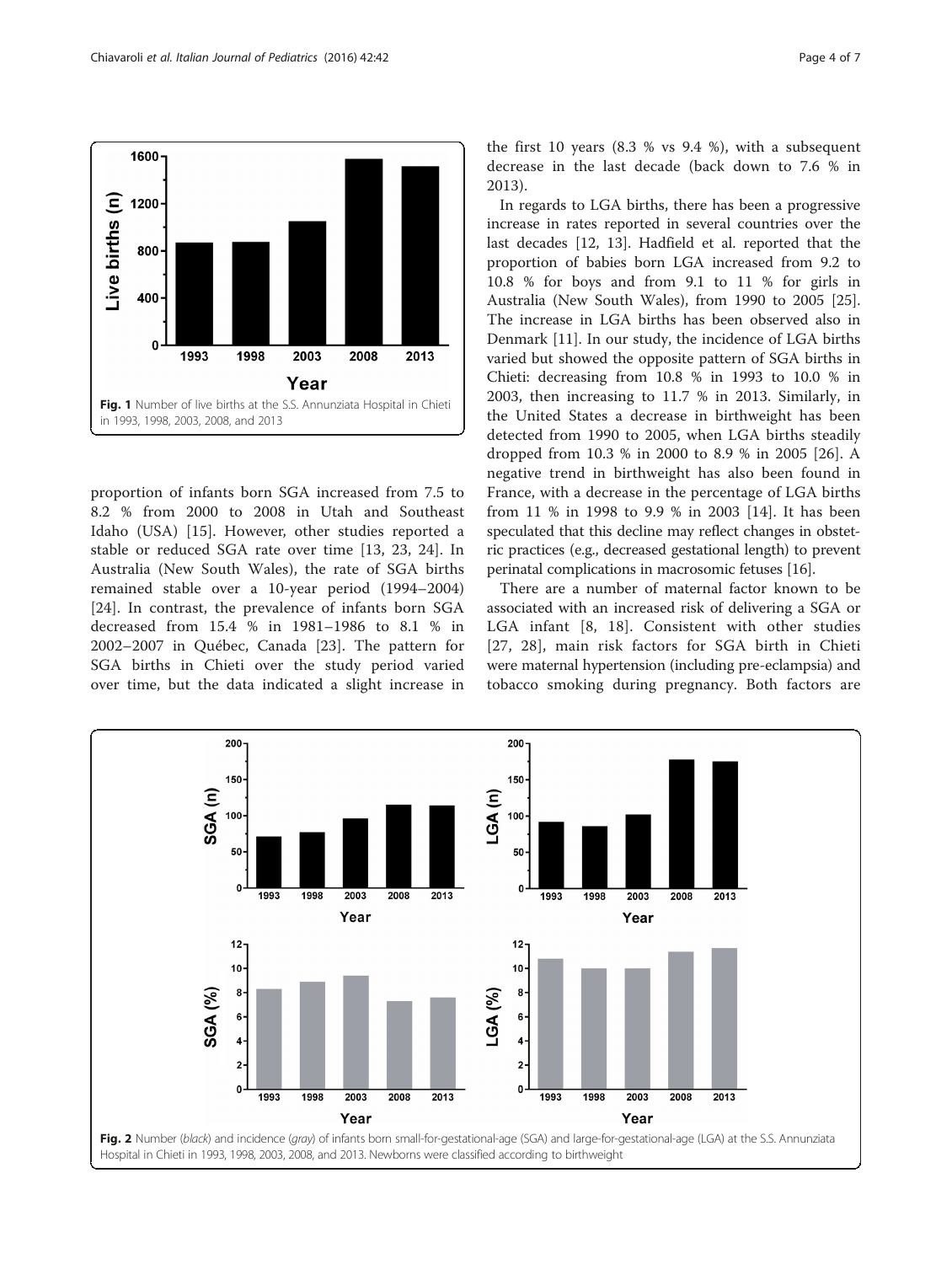<span id="page-4-0"></span>

| means $\pm$ standard deviations; other data are n (% out of total cohort)                                                        |  |  |  |  |
|----------------------------------------------------------------------------------------------------------------------------------|--|--|--|--|
| recorded in the S.S. Annunziata Hospital in Chieti in 1993, 1998, 2003, 2008, and 2013. Gestational age and birthweight data are |  |  |  |  |
| Table 2 Maternal pathologies and pregnancy outcomes observed amongst births with complete infant anthropometry, which were       |  |  |  |  |

|                      |                         | 1993            | 1998            | 2003            | 2008            | 2013            | Overall         |
|----------------------|-------------------------|-----------------|-----------------|-----------------|-----------------|-----------------|-----------------|
| n                    |                         | 95              | 54              | 739             | 1493            | 1411            | 3792            |
| Maternal pathologies | Type 1 diabetes         | $\circ$         | $\mathbf{0}$    | $2(0.3\%)$      | 2(0.1%          | $6(0.4\%)$      | $10(0.3\%)$     |
|                      | Type 2 diabetes         | $\circ$         | 0               | 0               | 0               | $1(0.1\%)$      | $1(0.03\%)$     |
|                      | Gestational diabetes    | $\mathbf{0}$    | $1(1.9\%)$      | 32 (4.3 %)      | 53 (3.6 %)      | 91(6.5%)        | 177 (4.7 %)     |
|                      | Hypertension            | 4(4.2%          | 2(3.7%)         | 45 (6.1 %)      | 69 (4.6 %)      | 39 (2.8 %)      | 159 (4.2 %)     |
| Pregnancy outcomes   | Gestational age (weeks) | $39.2 \pm 1.0$  | $38.9 \pm 1.3$  | $38.6 \pm 1.9$  | $38.5 \pm 2.0$  | $38.7 \pm 2.1$  | $38.6 \pm 2.0$  |
|                      | Birthweight (kg)        | $3.33 \pm 0.42$ | $3.32 \pm 0.48$ | $3.19 \pm 0.52$ | $3.18 \pm 0.55$ | $3.21 \pm 0.54$ | $3.20 \pm 0.54$ |
|                      | Preterm                 | 2(2.1%          | 3(5.7%)         | 81 (11.0 %)     | 216 (14.5 %)    | 158 (11.2 %)    | 460 (12.1 %)    |
|                      | Multiple birth          | 2(2.1%          | 2(3.7%)         | 20 (2.7 %)      | 89 (6.0 %)      | 77 (5.5 %)      | 190 (5.0 %)     |
|                      | Sex (male)              | 48 (50.5 %)     | 31 (57.4 %)     | 386 (52.3 %)    | 744 (49.9 %)    | 722 (51.2 %)    | 1931 (51.0 %)   |

able to exert damaging effects on the fetus, inducing an abnormal placental development, a decrease in the villous surface exchange and perfusion, with a reduction in fetal nutrition [\[27](#page-6-0), [28](#page-6-0)]. Women with pre-eclampsia show a near two-fold increase in the rate of intrauterine growth restriction compared to healthy women, with more severe impact on fetal growth when pre-eclampsia develops early in gestation [\[27\]](#page-6-0). An increased risk of severe neonatal morbidity and mortality has been also observed in pregnancies complicated by either chronic or gestational hypertension [\[29, 30\]](#page-6-0). Even pre-hypertension (systolic blood pressure of 120–139 mmHg or diastolic blood pressure of 80–89 mmHg) [[31](#page-6-0)] in late pregnancy has been associated with an increased risk of having a SGA baby (OR 1.69), with a 2 % increase in risk per each mmHg surge in diastolic blood pressure from early to late pregnancy [\[32\]](#page-6-0). Cigarette smoking in pregnancy has been recognized as the major environmental risk factor for SGA babies in Western countries [\[28\]](#page-6-0). Of note McCowan et al. found that the rate of SGA births among mothers who had stopped smoking before 15 weeks of gestation was similar to non-smokers and lower than among smokers [\[33](#page-6-0)].

A previous miscarriage represented an additional risk factor for SGA birth in Chieti. A spontaneous miscarriage, which occurs in approximately 15 % of clinically recognized pregnancies [\[34](#page-6-0)], has been associated with adverse

Table 3 Agreement in the classification of babies born small-for-gestational-age (SGA) according to birthweight or birth length. Data are n (% out of total cohort)

|             |         | Birth length |               |               |  |
|-------------|---------|--------------|---------------|---------------|--|
|             |         | SGA          | Not SGA       | Total         |  |
| Birthweight | SGA     | 126 (3.3 %)  | 172 (4.5 %)   | 298 (7.9 %)   |  |
|             | Not SGA | 129 (3.4 %)  | 3365 (88.7 %) | 3494 (92.1 %) |  |
|             | Total   | 255 (6.7 %)  | 3537 (93.3 %) | 3792          |  |

outcomes in a subsequent pregnancy, such as low birthweight and preterm birth [\[35\]](#page-6-0). A higher risk of low birthweight (OR 1.6) has been reported in infants born after previous miscarriages (before 24 weeks of gestation) compared to women with one previous successful pregnancy [[36](#page-6-0)]. The cause of low birthweight in neonates born after a previous miscarriage may be related to maternal pathology. Indeed, uterine anomalies, endocrine abnormalities, autoimmune disorders (e.g., antiphospholipid syndrome), and genetic defects are well-established aetiologies for pregnancy loss [[37](#page-6-0)]. Of note, women who have miscarried early in their first pregnancy may virtually act as primipara in the following pregnancy in terms of maternal complications and neonatal outcomes [[36](#page-6-0)].

In accordance with existing evidence [[18](#page-6-0), [38](#page-6-0)], we observed that maternal pre-pregnancy BMI and gestational diabetes were associated with increased odds of LGA births. Alberico et al. found that maternal obesity, excessive gestational weight gain, and diabetes were independent predictors of high birthweight [\[18\]](#page-6-0). These conditions represent two key components of an 'obesity cycle' [\[17](#page-6-0)], underpinned by increased nutrient supply to the fetus [[39\]](#page-6-0). Not surprisingly, among healthy women of normal weight in Florida, LGA prevalence has been found to be 5.7 %, increasing to 12.6 and 17.3 % among women who were overweight/obese or had gestational diabetes, respectively [[38\]](#page-6-0). Therefore, temporal trends in

Table 4 Agreement in the classification of babies born large-for-gestational-age (LGA) according to birthweight or birth length. Data are n (% out of total cohort)

|             |         | Birth length |               |               |
|-------------|---------|--------------|---------------|---------------|
|             |         | LGA          | Not LGA       | Total         |
| Birthweight | LGA     | 214 (5.6 %)  | 207 (5.5 %)   | 421 (11.1 %)  |
|             | Not LGA | 223 (5.9 %)  | 3148 (83.0 %) | 3371 (88.9 %) |
|             | Total   | 437 (11.5 %) | 3355 (88.5 %) | 3792          |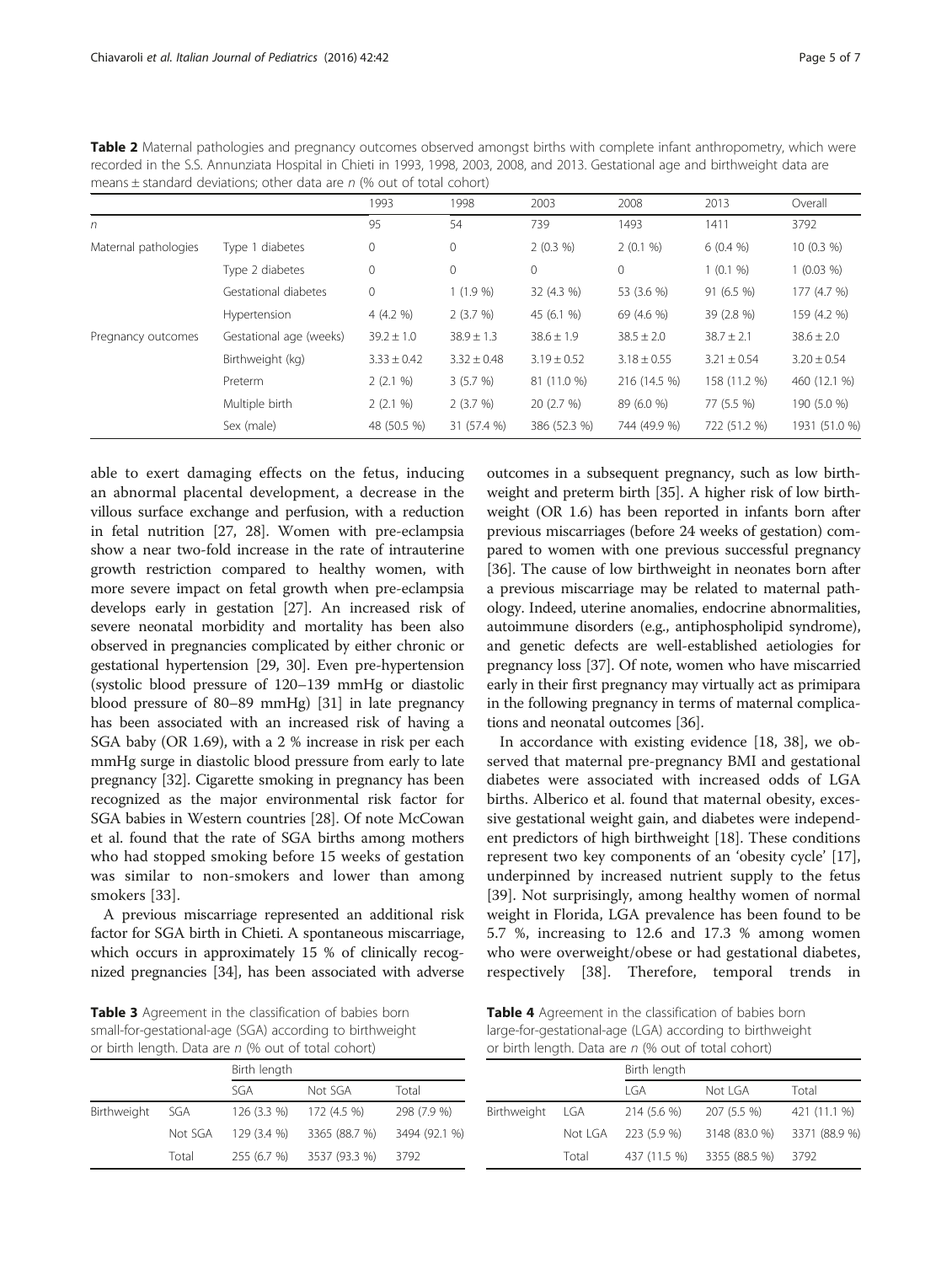<span id="page-5-0"></span>maternal factors may explain concurrent trends in LGA births, given the worldwide increase in rates of obesity and gestational diabetes in recent decades [[18](#page-6-0)].

Infants can be defined as SGA or LGA based on birthweight, birth length, or both [8]. In our cohort we observed only moderate agreement between the classification of SGA and LGA infants according to either birthweight or birth length. We speculate that the use of both scales concurrently may provide useful health information, not only in the perinatal period but also for assessing endocrine and metabolic risks later in life. In particular, infants classified as SGA according to both weight and length are likely to have been exposed to early in utero stress, while infants classified as SGA according to weight but not length are likely to result from adverse intrauterine conditions occurring later in pregnancy. Thus, these two different groups of SGA may experience different growth patterns and distinct metabolic outcomes [8]. For instance, infants defined as SGA for length have an increased risk of short stature than those defined as SGA for weight [[40](#page-6-0)], possibly requiring closer endocrine monitoring. Conversely, those babies who were LGA based on weight but not on length likely represent those with the greatest adiposity [\[41\]](#page-6-0), and a systematic review showed that infants who are larger based on weight are at greater risk of later obesity [\[42\]](#page-6-0). Ahlsson et al. found that adult women born LGA based on both weight and length had a lower risk of obesity than those born LGA according to weight but not length, with the latter showing a 40 % increased risk of being overweight than women born AGA [\[43\]](#page-6-0). Thus, the discrepancy or agreement between the two scales could identify contrasting SGA and LGA phenotypes and be good indicators of long-term health outcomes. It would be of interest to further explore this issue in future studies.

The main limitation of our study was the lack of complete maternal and newborn data on the whole cohort. In particular, the reduced number of infants with maternal anthropometric and/or birth length data could possibly limit the applicability of specific findings across the whole population. In addition, we only provide annual data collected every  $5<sup>th</sup>$  year, so that it is not possible to ascertain what the incidence of SGA and LGA births was in the intervening years. Nonetheless, our study covers comprehensive pregnancy information and birthweight data.

# Conclusions

In summary, the incidence of SGA and LGA births has not markedly changed in Chieti over the last two decades, even though numbers of babies born small and large have increased due to a growing population. However, most of the maternal factors observed to be associated with increased odds of SGA and LGA births are modifiable. Thus, it is important that interventions target women

both before and during pregnancy to reduce SGA and LGA incidence, and consequently minimize potential short- and long-term adverse effects on offspring health.

#### Competing interests

The authors have no financial or nonfinancial conflicts of interest to disclose that may be relevant to this work. The funder had no role in study design, data collection and analysis, decision to publish, or preparation of this manuscript.

#### Authors' contributions

VCh, AM, FC, and ML conceived and designed the study. VCh, VCa, and PG collected and compiled the data, which were analysed by JGBD. VCh and JGBD wrote the manuscript with input from VCa, PG, AM, FC, and ML. All authors have approved the final version of this manuscript.

#### Acknowledgements

We acknowledge Ferring Pharmaceuticals for financial support. We thank Dr. Ilaria Di Giovanni and all doctors and nurses at the Department of Neonatology and the Department of Obstetrics and Gynaecology, University of Chieti, for their support in clinical research and care of infants. In addition, we thank Antonio D'Alessio and Massimo Giannini, archivists at the S.S. Annunziata Hospital, Chieti, for their time and consideration.

#### Funding

This study was supported by funding from Ferring Pharmaceuticals.

#### Author details

<sup>1</sup>Department of Paediatrics, University of Chieti, Via dei Vestini 5, 66100 Chieti, Italy. <sup>2</sup>Center of Excellence on Aging, "G. d'Annunzio" University Foundation, University of Chieti, Chieti, Italy. <sup>3</sup> Liggins Institute, University of Auckland, Auckland, New Zealand. <sup>4</sup>Department of Obstetrics and Gynaecology, University of Chieti, Chieti, Italy.

#### Received: 18 January 2016 Accepted: 17 April 2016 Published online: 26 April 2016

#### References

- 1. Weissmann-Brenner A, Simchen MJ, Zilberberg E, Kalter A, Weisz B, Achiron R, et al. Maternal and neonatal outcomes of large for gestational age pregnancies. Acta Obstet Gynecol Scand. 2012;91(7):844–9.
- 2. Chiavaroli V, Marcovecchio ML, de Giorgis T, Diesse L, Chiarelli F, Mohn A. Progression of cardio-metabolic risk factors in subjects born small and large for gestational age. PLoS One. 2014;9(8):e104278.
- 3. Ruiz M, Goldblatt P, Morrison J, Kukla L, Svancara J, Riitta-Jarvelin M, et al. Mother's education and the risk of preterm and small for gestational age birth: a DRIVERS meta-analysis of 12 European cohorts. J Epidemiol Community Health. 2015;69(9):826–33.
- 4. Henriksen T. The macrosomic fetus: a challenge in current obstetrics. Acta Obstet Gynecol Scand. 2008;87(2):134–45.
- 5. Black RE. Global prevalence of small for gestational age births. Nestle Nutr Inst Workshop Ser. 2015;81:1–7.
- 6. Lee AC, Katz J, Blencowe H, Cousens S, Kozuki N, Vogel JP, et al. National and regional estimates of term and preterm babies born small for gestational age in 138 low-income and middle-income countries in 2010. Lancet Glob Health. 2013;1(1):e26–36.
- 7. Koyanagi A, Zhang J, Dagvadorj A, Hirayama F, Shibuya K, Souza JP, et al. Macrosomia in 23 developing countries: an analysis of a multicountry, facility-based, cross-sectional survey. Lancet. 2013;381(9865):476–83.
- 8. Lee PA, Chernausek SD, Hokken-Koelega AC, Czernichow P. International Small for Gestational Age Advisory Board consensus development conference statement: management of short children born small for gestational age, April 24-October 1, 2001. Pediatrics. 2003;111(6 Pt 1):1253–61.
- 9. Ward WP, Ward PC. Infant birth weight and nutrition in industrializing Montreal. Am Hist Rev. 1984;89(2):324–45.
- 10. Rosenberg M. Birth weights in three Norwegian cities, 1860–1984. Secular trends and influencing factors. Ann Hum Biol. 1988;15(4):275–88.